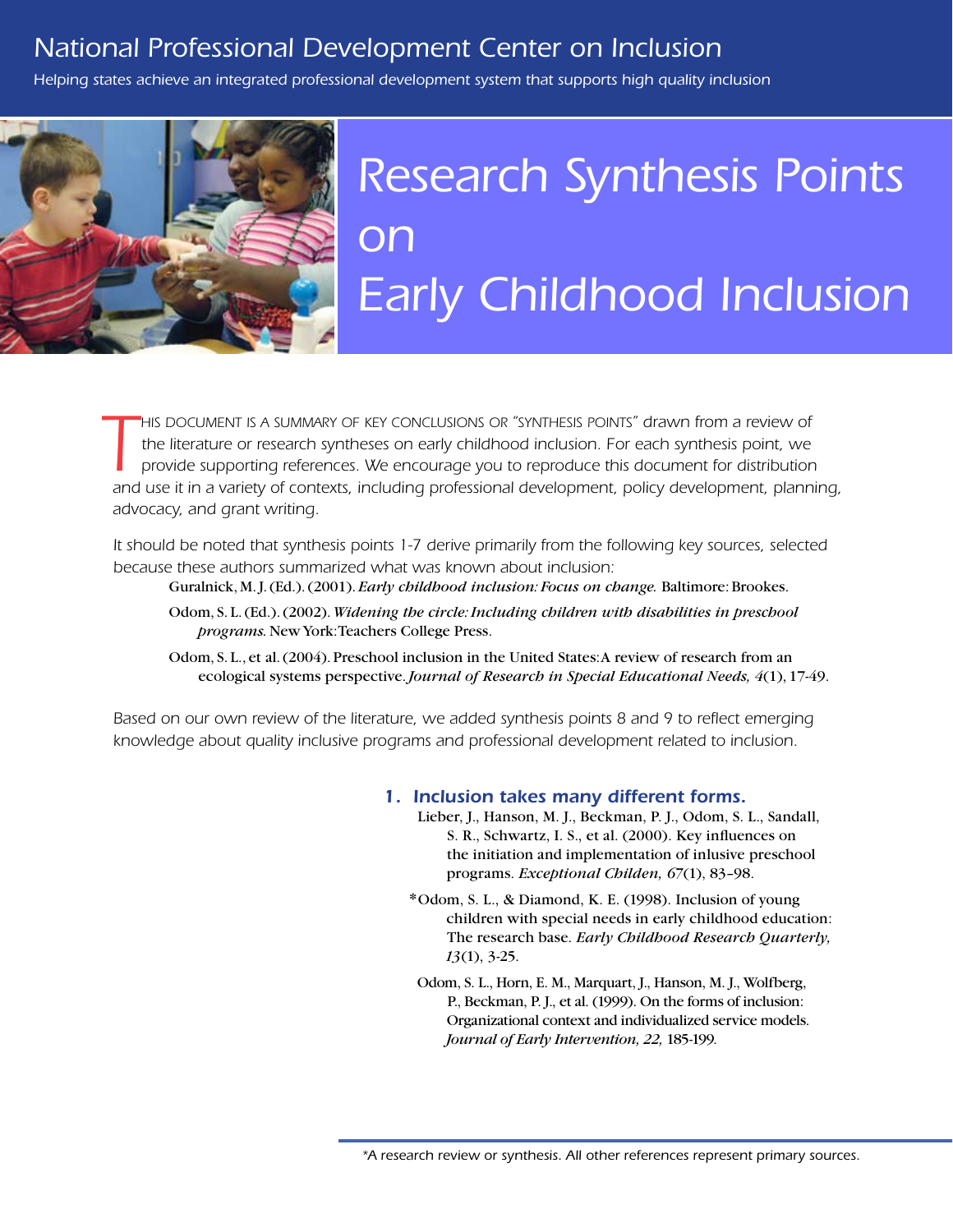- *2. Progress has been achieved in efforts to ensure access to inclusive programs, particularly for pre-kindergarten children (3-5 year-olds). However, in the U.S., universal access to inclusive programs for all children with disabilities is far from a reality.*
	- McDonnell, A. P., Brownell, K. L., & Wolery, M. (1997). Teaching experience and specialist support: A survey of preschool teachers employed in programs accredited by NAEYC. *Topics in Early Childhood Special Education, 17*(3), 263-285.
	- U. S. Department of Education. (2005). *Executive Summary Twenty-fifth annual report to congress on the implementation of the Individuals with Disabilities Education Act.* Retrieved June 22, 2007 from http://www.ed.gov/about/reports/annual/osep/2003/25th-exec-summ.pdf
	- Wolery, M., Holcombe-Ligon, A., Brookfield, J., Huffman, K., Schroeder, C., Martin, C. G., et al. (1993). The extent and ature of preschool mainstreaming: A survey of general early educators. *The Journal of Special Education, 27*(2), 222–234.
- **3. Children in inclusive programs generally do at least as well as children** *in specialized programs. Inclusion can benefit children with and without disabilities, particularly with respect to their social development.*
	- \* Buysse, V., & Bailey, D. B. (1993). Behavioral and developmental outcomes in young children with disabilities in integrated and segregated settings: A review of comparative studies. *The Journal of Special Education*, *26*(4), 434-461.
	- Buysse, V., Goldman, B. D., & Skinner, M. (2002). Setting effects on friendship formation among young children with and without disabilities. *Exceptional Children*, *68*(4), 503-517.
	- Cole, K. N., Mills, P. E., Dale, P. S., & Jenkins, J. R. (1991). Effects of preschool integration for children with disabilities. *Exceptional Children*, *58*(1), 36-45.
	- Diamond, K. E., & Carpenter, E. S. (2000). Participation in inclusive preschool programs and sensitivity to the needs of others. *Journal of Early Intervention, 23*(2), 81–91.
	- Guralnick, M. J., Conner, R. T., Hammond, M. A., Gottman, J. M., & Kinnish, K. (1996). Immediate effects of mainstreamed settings on the social interactions and social integration of preschool children. *American Journal on Mental Retardation, 100,* 359-377.
	- Guralnick, M. J., & Groom, J. M. (1988). Peer interactions in mainstreamed and specialized classrooms: A comparative analysis. *Exceptional Children*, *54*, 415-425.
	- Harris, S. L., Handleman, J. S., Kristoff, B., Bass, L., & Gordon, R. (1990). Changes in language development among autistic and peer children in segregated and integrated preschool settings. *Journal of Autism and Developmental Disorders*, *20*(1), 23-31.
	- Holahan, A., & Costenbader, V. (2000). A comparison of developmental gains for preschool children with disabilities in inclusive and self-contained classrooms. *Topics in Early Childhood Special Education*, *20*(4), 224-235.
	- Hundert, J., Mahoney, B., Mundy, F., & Vernon, M. L. (1998). A descriptive analysis of develop-mental and social gains of children with severe disabilities in segregated and inclusive preschools in Southern Ontario. *Early Childhood Research Quarterly*, *13*(1), 49-65.
	- Jenkins, J. R., Odom, S. L., & Speltz, M. L. (1989). Effects of social integration on preschool children with handicaps. *Exceptional Children*, *55*(5), 420-428.
	- \* Lamorey, S., & Bricker, D. D. (1993). Integrated programs: Effects on young children and their parents. In C. Peck, S. L. Odom, & D. D. Bricker (Eds.), *Integrating young children with disabilities into community programs: Ecological perspectives on research and implementation* (pp. 249-270). Baltimore: Brookes.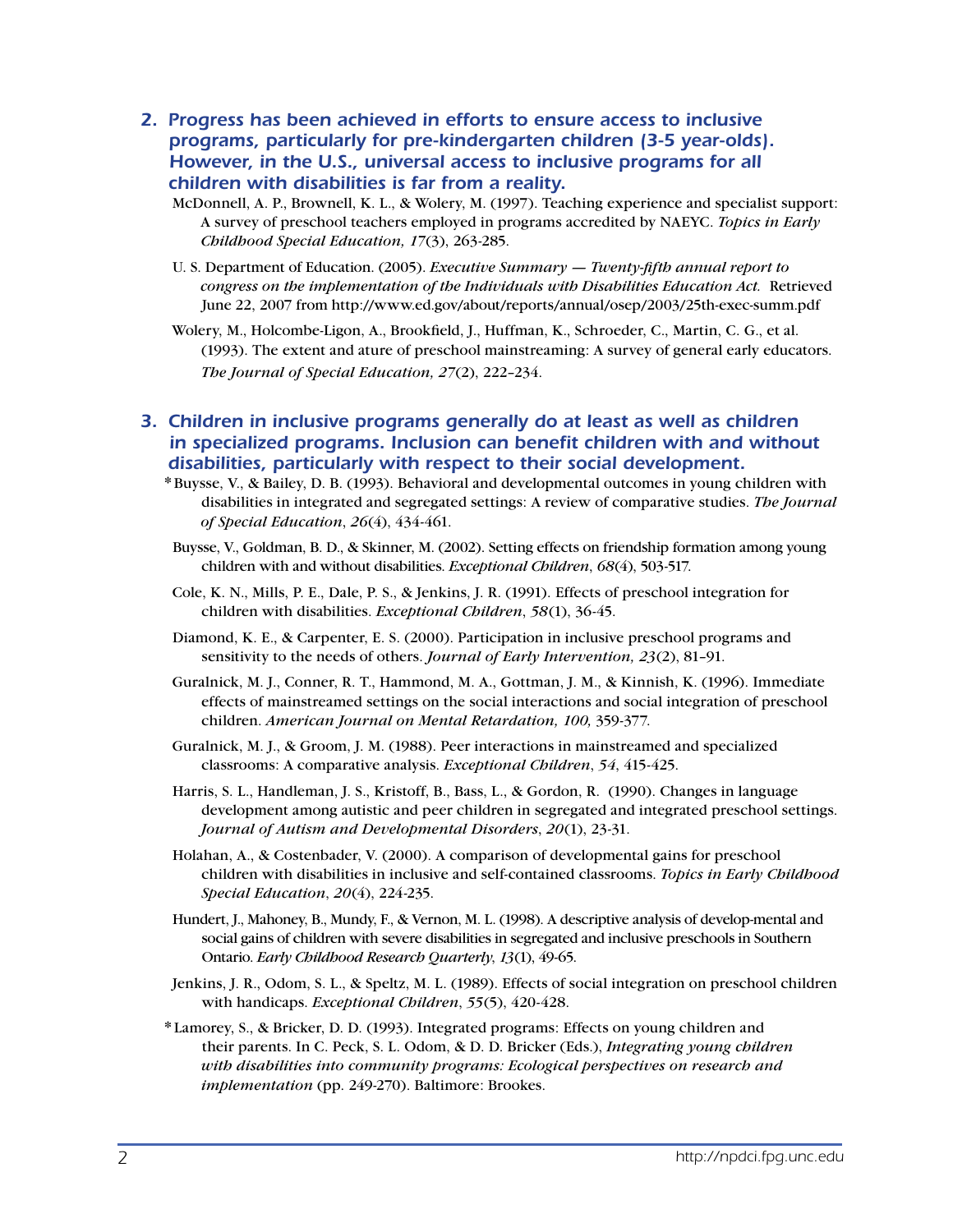- Mills, P. E., Cole, K. N., Jenkins, J. R., & Dale, P. S. (1998). Effects of differing levels of inclusion on preschoolers with disabilities. *Exceptional Children*, *65*(1), 79-90.
- \*Odom, S. L., & Diamond, K. E. (1998). Inclusion of young children with special needs in early childhood education: The research base. *Early Childhood Research Quarterly*, *13*(1), 3-25.
- Rafferty, Y., Piscitelli, V., & Boettcher, C. (2003). The impact of inclusion on language development and social competence among preschoolers with disabilities. *Exceptional Children*, *69*(4), 467-479.

# *4. A variety of factors such as policies, resources, and beliefs influence the acceptance and implementation of inclusion.*

- Buell, M. J., Gamel-McCormick, M., & Hallam, R. A. (1999). Inclusion in a childcare context: Experiences and attitudes of family childcare providers. *Topics in Early Childhood Special Education, 19*(4), 217-224.
- Buysse, V., & Bailey, D. B. (1994). The relationship between child characteristics and placement in specialized versus inclusive early childhood programs. *Topics in Early Childhood Special Education*, *14*(4), 419-436.
- Buysse, V., Wesley, P. W., & Keyes, L. (1998). Implementing early childhood inclusion: Barrier and support factors. *Early Childhood Research Quarterly*, *13*(1), 169-184.
- Buysse, V., Wesley, P. W., Keyes, L., & Bailey, D. B. (1996). Assessing the comfort zone of child care teachers in serving young children with disabilities. *Journal of Early Intervention*, *20,* 189-203.
- Cross, A. F., Traub, E. K., Hutter-Pishgahi, L., & Shelton, G. (2004). Elements of successful inclusion for children with significant disabilities. *Topics in Early Childhood Special Education*, *24*(3), 169- 183.
- Devore, S., & Hanley-Maxwell, C. (2000). "I wanted to see if we could make it work": Perspectives on inclusive childcare. *Exceptional Children, 66(*2), 241-255.
- Dinnebeil, L.A., McInerney, W., Fox, C., & Juchartz-Pendry, K. (1998). An analysis of the perceptions and characteristics of childcare personnel regarding inclusion of young children with special needs in community-based programs. *Topics in Early Childhood Special Education, 18*(2), 118- 128.
- Lieber, J., Hanson, M. J., Beckman, P. J., Odom, S. L., Sandall, S. R., Schwartz, I. S., et al. (2000). Key influences on the initiation and implementation of inclusive preschool programs. *Exceptional Children, 67*(1), 83-98.
- Mulvihill, B. A., Shearer, D., & Van Horn, M. L. (2002). Training, experience and child care providers' perceptions of inclusion. *Early Childhood Research Quarterly, 17*(2), 197-215.
- \*Odom, S. L., & Diamond, K. E. (1998). Inclusion of young children with special needs in early childhood education: The research base. *Early Childhood Research Quarterly*, *13*(1), 3-25.
- Purcell, M. L., Horn, E., & Palmer, S. (2007). A qualitative study of the initiation and continuation of preschool inclusion programs. *Exceptional Children, 74*(1), 85-99.
- \*Scruggs, T. E., & Mastropieri, M. A. (1996). Teacher perceptions of mainstreaming/inclusion, 1958-1995: A research synthesis. *Exceptional Children*, *63*(1), 59-74.
- Stoiber, K. C., Gettinger, M., & Goetz, D. (1998). Exploring factors influencing parents' and early childhood practitioners' beliefs about inclusion. *Early Childhood Research Quarterly, 13*(1), 107-124.
- \*Stoneman, Z. (1993). The effects of attitude on preschool integration. In C. Peck, S. L. Odom, & D. D. Bricker (Eds.), *Integrating young children with disabilities into community programs: Ecological perspectives on research and implementation* (pp. 223-248). Baltimore, MD: Paul H. Brookes.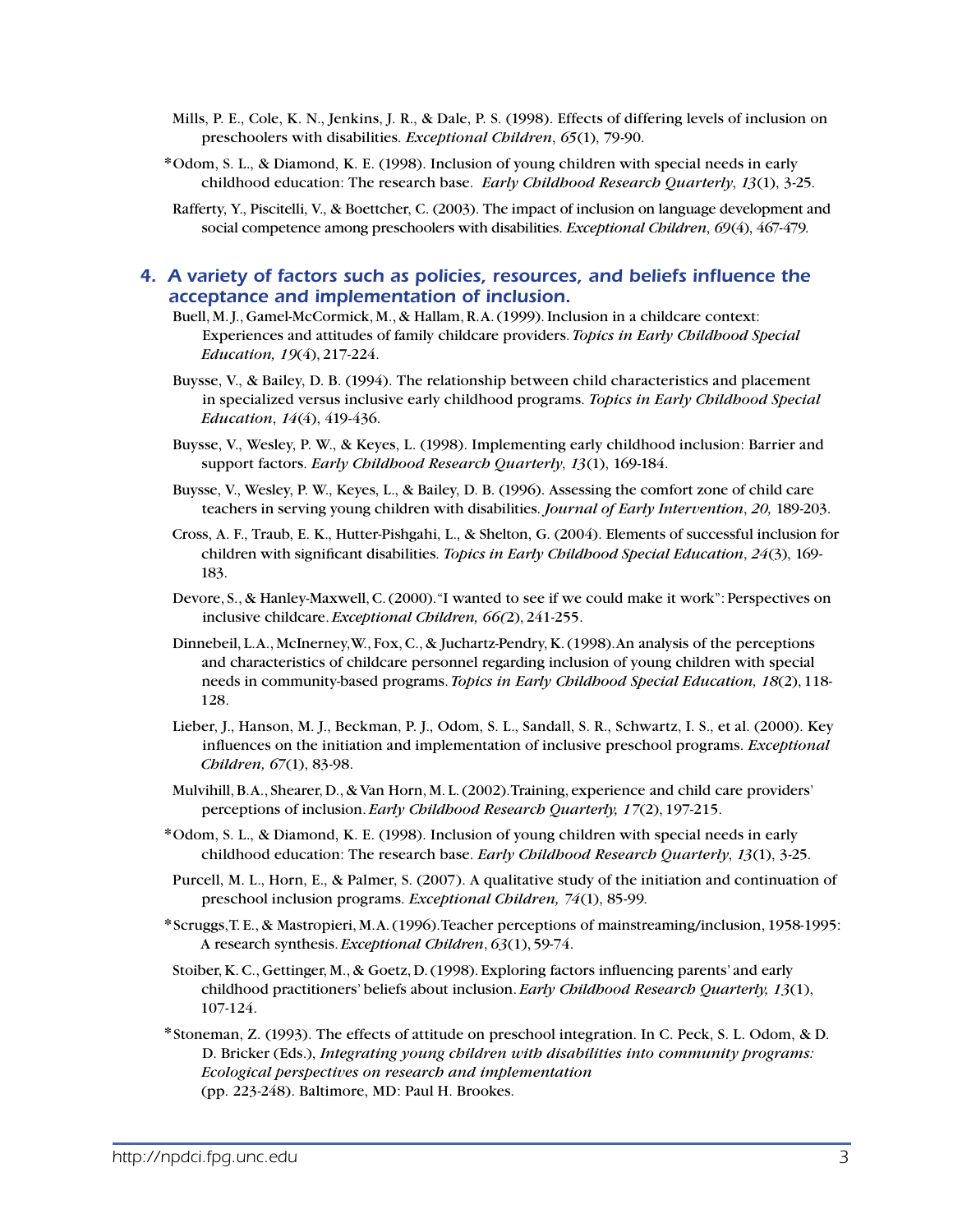- Wesley, P. W., Buysse, V., & Keyes, L. (2000). Comfort zone revisited: Child characteristics and professional comfort with consultation. *Journal of Early Intervention, 23*(2), 106-115.
- Wesley, P. W., Buysse, V., & Skinner, D. (2001). Early interventionists' perspectives on professional comfort as consultants. *Journal of Early Intervention, 24*(2), 112–128.

## *5. Specialized instruction is an important component of inclusion and a factor affecting child outcomes.*

- Antia, S. D., Kreimeyer, K. H., & Eldredge, N. (1993). Promoting social interaction between young children with hearing impairments and their peers. *Exceptional Children, 60,* 262-275.
- Cross, A. F., Traub, E. K., Hutter-Pishgahi, L., & Shelton, G. (2004). Elements for successful inclusion for children with significant disabilities. *Topics in Early Childhood Special Education, 24*(3), 169–183.
- D'Allura, T. (2002). Enhancing the social interaction skills of preschoolers with visual impairments. *Journal of Visual Impairment and Blindness*, *96,* 576-584.
- DeKlyen, M., & Odom, S. L. (1989). Activity structure and social interactions with peers in developmentally integrated play groups. *Journal of Early Intervention, 13,* 342-352.
- Lefebvre, D., & Strain, P. S. (1989). Effects of a group contingency on the frequency of social interactions among autistic and nonhandicapped preschool children: Making LRE efficacious. *Journal of Early Intervention, 13,* 329-341.
- McEvoy, M. A., Nordquist, V. M., Twardosz, S., Heckaman, K., Wehby, J. H., & Denny, R. K. (1988). Promoting autistic children's peer interaction in an integrated early childhood setting using affection activities. *Journal of Applied Behavior Analysis, 21,* 193-200.
- Schwartz, I. S., Carta, J. J., & Grant, S. (1996). Examining use of recommended language intervention practices in early childhood special education classrooms. *Topics in Early Childhood Special Education*, *16*(2), 251-272.
- Stahmer, A. C., & Ingersoll, B. (2004). Inclusive programming for toddlers with autistic spectrum disorders: Outcomes from the Children's Toddler School. *Journal of Positive Behavior Interventions, 6*(2), 67–82.

## *6. Collaboration among parents, teachers, and specialists is a cornerstone of high quality inclusion.*

Hunt, P., Soto, G., Maier, J., Liboiron, N., & Bae, S. (2004). Collaborative teaming to support preschoolers with severe disabilities who are placed in general education early childhood programs. *Topics in Early Childhood Special Education, 24*(3), 123–142.

# *7. Families of children with disabilities generally view inclusion favorably, although some families express concern about the quality of early childhood programs and services.*

- Bailey, D. B., & Winton, P. J. (1987). Stability and change in parents' expectations about mainstreaming. *Topics in Early Childhood Special Education, 7*(1), 73-88.
- Bailey, D. B., & Winton, P. J. (1989). Friendship and acquaintance among families in a mainstreamed day care center. *Education and Training of the Mentally Retarded, 24, 107-113.*
- Bennett, T., Deluca, D., & Bruns, D. (1997). Putting inclusion into practice: Perspectives of teachers and parents. *Exceptional Children, 64*(1), 115-131.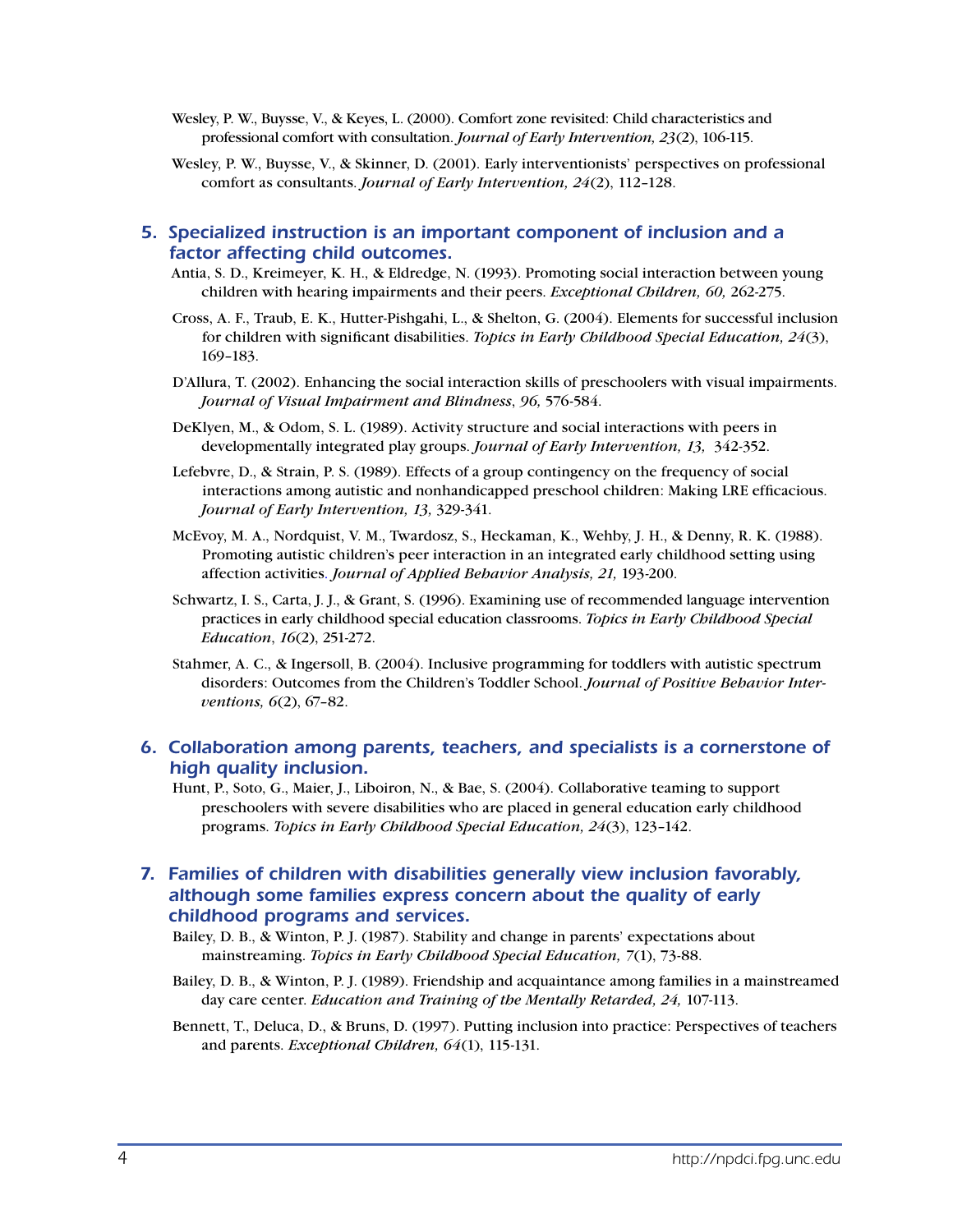- Green, A. L., & Stoneman, Z. (1989). Attitudes of mothers and fathers of nonhandicapped children. *Journal of Early Intervention, 13,* 292-304.
- \* Lamorey, S., & Bricker, D. D. (1993). Integrated programs: Effects on young children and their parents. In C. Peck, S. L. Odom, & D. D. Bricker (Eds.), *Integrating young children with disabilities into community programs: Ecological perspectives on research and implementation* (pp. 249-270). Baltimore, MD: Paul H. Brookes.
- Miller, L. J., Strain, P. S., Boyd, K., Hunsicker, S., McKinley, J., & Wu, A. (1992). Parental attitudes toward integration. *Topics in Early Childhood Special Education, 12,* 230–246.
- Peck, C., Carlson, P., & Helmstetter, E. (1992). Parent and teacher perceptions of outcomes for typically developing children enrolled in integrated early childhood programs: A statewide survey. *Journal of Early Intervention, 16,* 53-63.
- Rafferty, Y., Boettcher, C., & Griffin, K. W. (2001). Benefits and risks of reverse inclusion for preschoolers with and without disabilities: Parents' perspectives. *Journal of Early Intervention, 24*(4), 266-286.
- Rafferty, Y., & Griffin, K. W. (2005). Benefits and risks of reverse inclusion for preschoolers with and without disabilities: Perspectives of parents and providers. *Journal of Early Intervention, 27*(3), 173-192.
- Reichart, D. C., Lynch, E. C., Anderson, B. C., Svobodny, L. A., DiCola, J. M., & Mercury, M. G. (1989). Parental perspectives on integrated preschool opportunities for children with handicaps and children without handicaps. *Journal of Early Intervention, 13,* 6-13.

# *8. Limited research suggests that the quality of early childhood programs that enroll young children with disabilities is as good as, or slightly better, than the quality of programs that do not enroll these children; however, most studies have focused on general program quality as opposed to the quality of inclusion for individual children with disabilities and their families.*

- Bruder, M. B., & Brand, M. (1995). A comparison of two types of early intervention environments serving toddler-age children with disabilities. *Infant-Toddler Intervention: The Transdisciplinary Journal, 5*(3), 207-218.
- Buysse, V., Skinner, D., & Grant, S. (2001). Toward a definition of quality inclusive child care: Perspectives of parents and practitioners. *Journal of Early Intervention, 24*(2), 146-161.
- Buysse, V., Wesley, P. W., Bryant, D., & Gardner, D. (1999). Quality of early childhood programs in inclusive and noninclusive settings. *Exceptional Children, 6*5(3), 301-314.
- Knoche, L., Peterson, C. A., Edwards, C. P., & Jeon, H. (2006). Child care for children with and without disabilities: The provider, observer, and parent perspectives. *Early Childhood Research Quarterly, 21,* 93-109.
- La Paro, K. M., Sexton, D., & Snyder, P. (1998). Program quality characteristics in segregated and inclusive early childhood settings. *Early Childhood Research Quarterly, 13,* 151-168.

# *9. Some evidence suggests that early childhood professionals may not be adequately prepared to serve young children with disabilities enrolled in inclusive programs.*

Buysse, V., Wesley, P. W., Keyes, L., & Bailey, D. B. (1996). Assessing the comfort zone of child care teachers in serving young children with disabilities. *Journal of Early Intervention, 20*(3), 189- 204.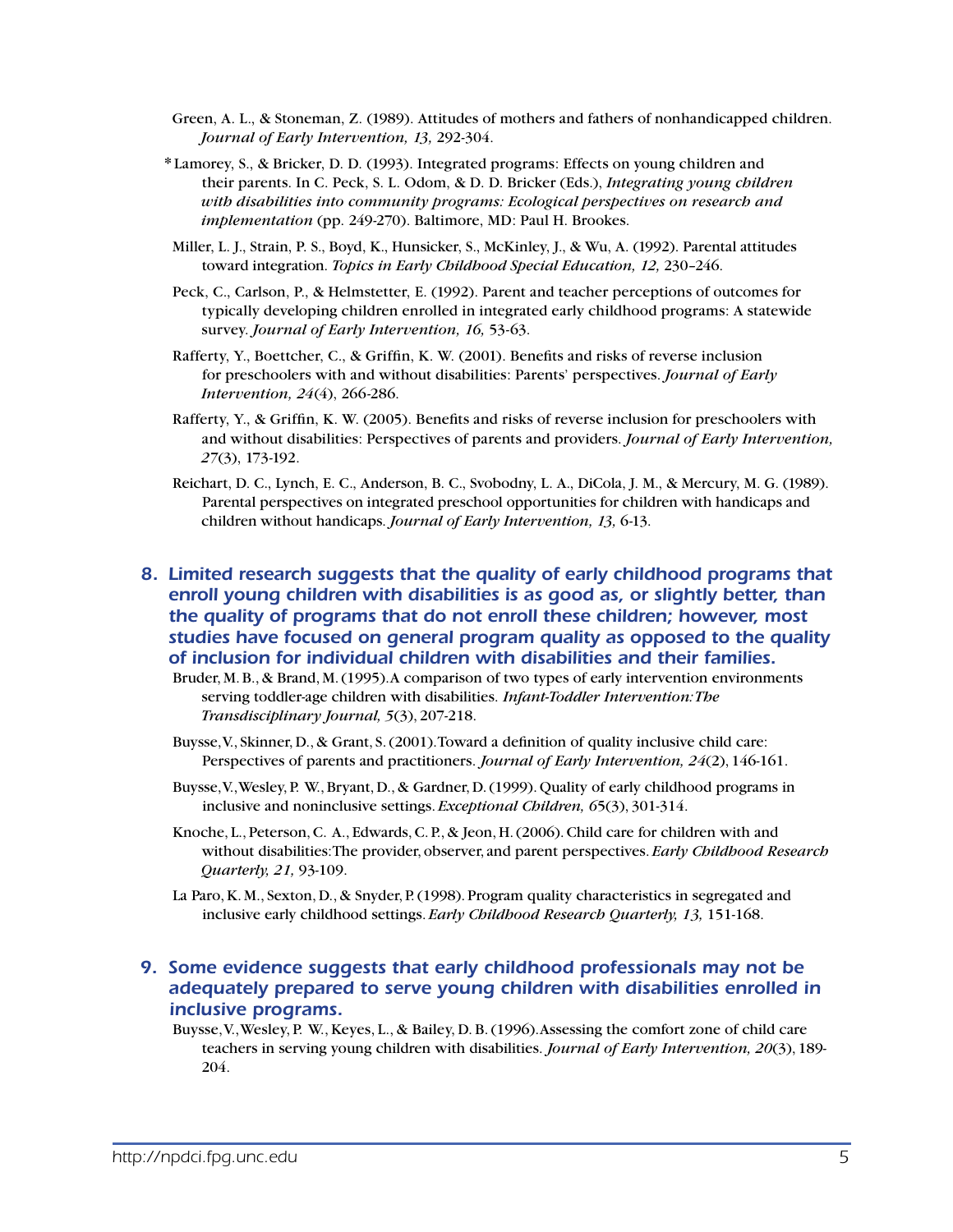- Chang, F., Early, D., & Winton, P. (2005). Early childhood teacher preparation in special education at 2 and 4-year institutions of higher education. *Journal of Early Intervention, 27,* 110-124.
- Dinnebeil, L. A., McInerney, W., Fox, C., & Juchartz-Pendry, K. (1998). An analysis of the perceptions and characteristics of childcare personnel regarding inclusion of young children with special needs in community-based programs. *Topics in Early Childhood Special Education, 18*(2), 118- 128.
- Early, D., & Winton, P. (2001). Preparing the workforce: Early childhood teacher preparation at 2- and 4-year institutes of higher education. *Early Childhood Research Quarterly, 16,* 285-306.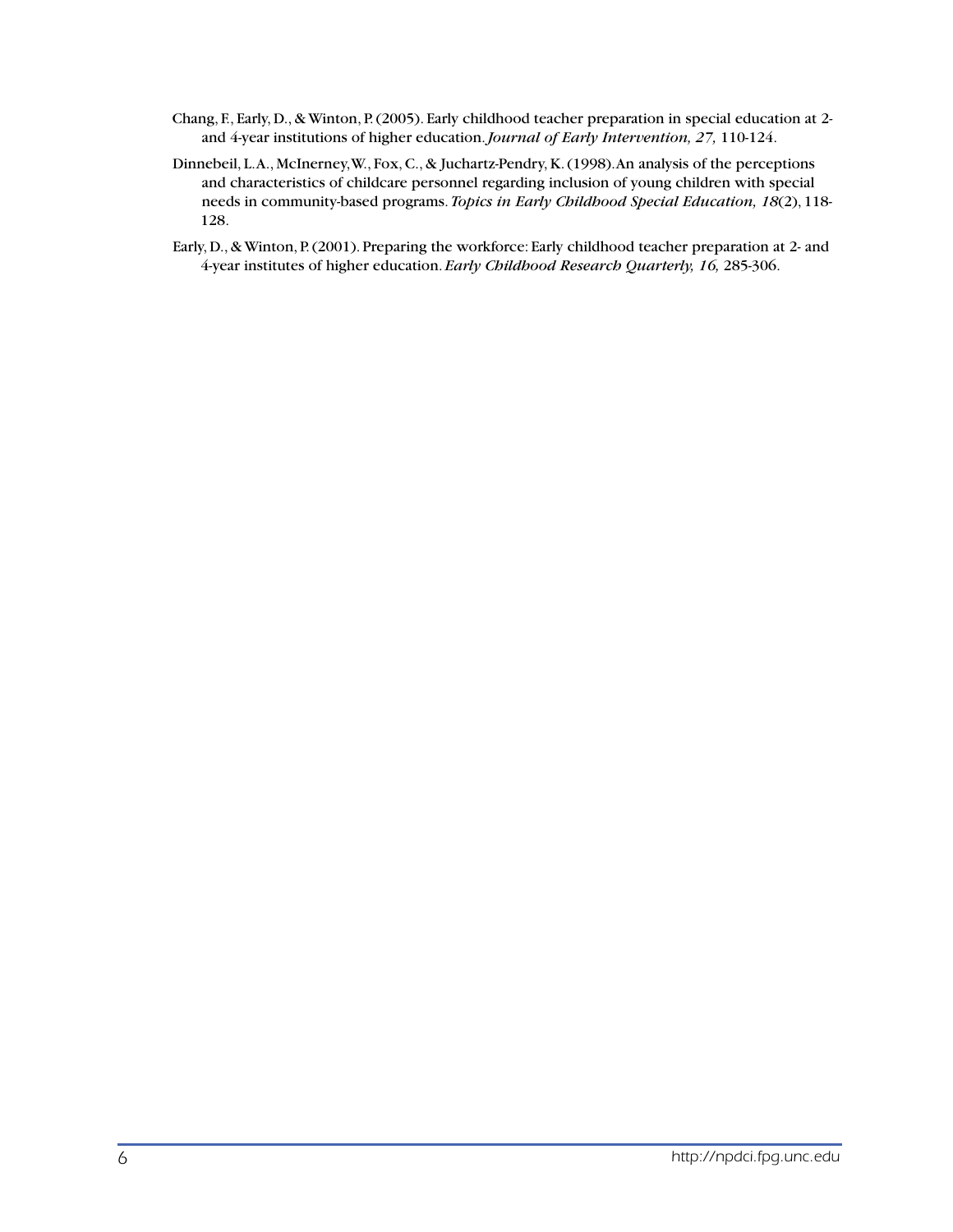# *Definitions*

#### *Inclusion*

*According to the DEC/NAEYC (2009) joint position statement on early childhood inclusion, "Early childhood inclusion embodies the values, policies, and practices that support the right of every infant and young child and his or her family, regardless of ability, to participate in a broad range of activities and contexts as full members of families, communities, and society. The desired results of inclusive experiences*  for children with and without disabilities and their families include a sense of belonging and membership, *positive social relationships and friendships, and development and learning to reach their full potential. The defining features of inclusion that can be used to identify high quality early childhood programs and services are access, participation, and supports" (p. 2).*

*DEC/NAEYC. (2009). Early childhood inclusion: A joint position statement of the Division for Early Childhood (DEC) and the National Association for the Education of Young Children (NAEYC). Chapel Hill: The University of North Carolina, FPG Child Development Institute. Available at http://community.fpg.unc.edu/resources/articles/Early\_Childhood\_Inclusion*

#### *Primary source*

*A primary source is a publication reporting results of an original research study that typically appears in a peer-reviewed journal.*

#### *Research review or synthesis*

*A research review or synthesis presents the key conclusions that can be drawn from a review of the literature.*

#### *Specialized instruction*

*Specialized instruction consists of any intervention or instructional approach that is designed to scaffold learning or development for an individual child. Specialized instruction includes embedded interventions (those that occur within the context of daily routines and activities and build on a child's interests and activities) and strategies that are more intensive and individualized (prompting, modeling, physical assistance, giving a directive and waiting for a response).*

#### *Specialized program*

*A specialized program is one that is designed for and serves primarily children with disabilities. In specialized programs, the majority of children enrolled are those with an identified disability who are eligible for special education or early intervention services.*